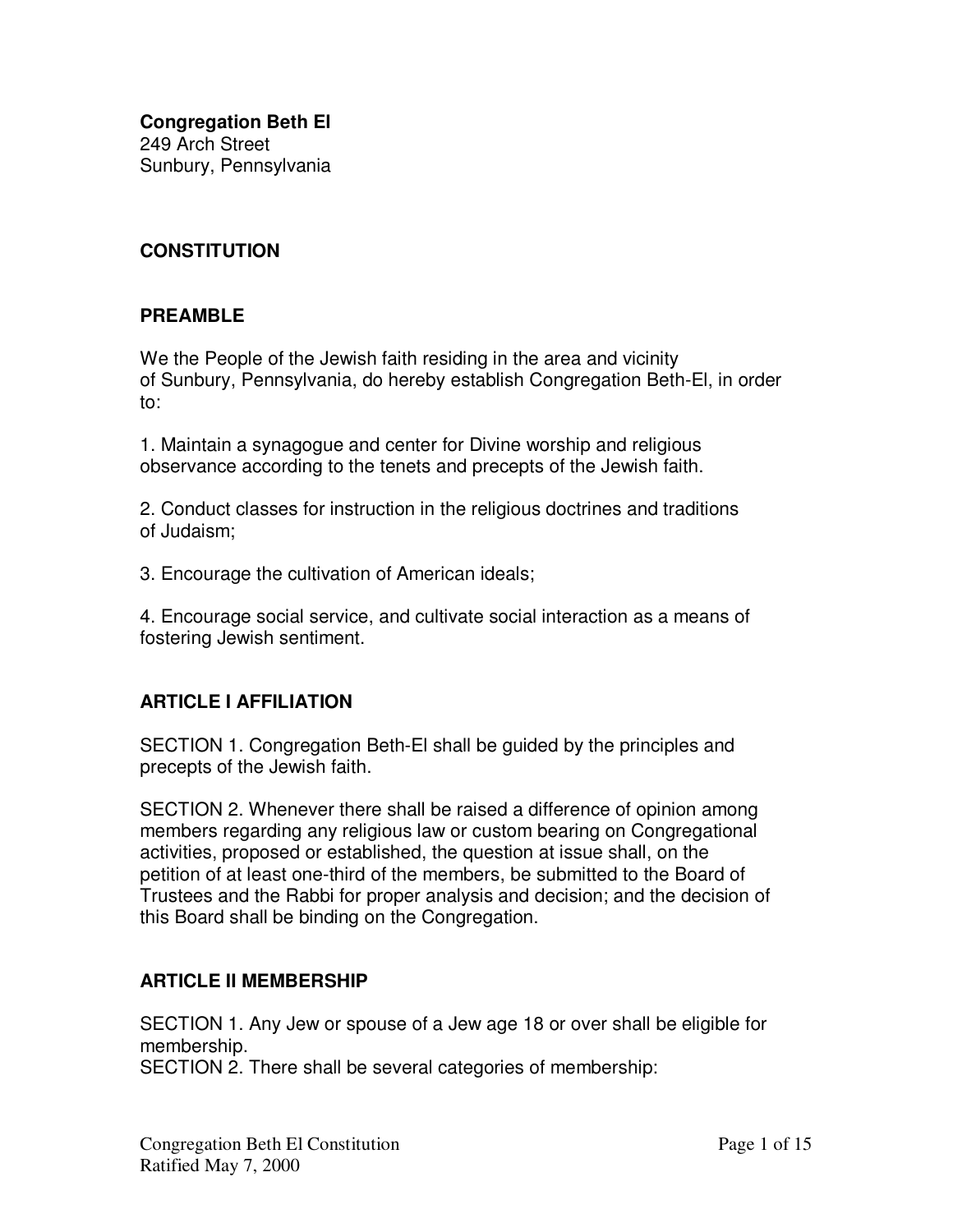a. Family Membership. Such membership shall be extended to couples and shall entitle each to all membership privileges. (The couple shall be entitled to two votes, provided both are present at the place and time of voting). Such membership shall include their children under age 18 and their unmarried children age 18 or older attending school on a full time basis.

b. Individual Membership. Such membership shall be extended to individual men and women. (Each shall have one vote). Such membership shall include their children under age 18 and their unmarried children age 18 or older attending school on a full time basis.

c. Honorary Membership. Such membership may be extended by the Board of Trustees to any deserving persons in the community, and shall include the Rabbi and family.

d. Associate Membership. Such membership shall be available to individuals and families who reside within 50 miles of the synagogue and who are full members in good standing at another religious congregation located within 50 miles of the synagogue.

e. Non-resident Membership. Such membership shall be available to former members in good standing who reside more than 50 miles from the synagogue.

SECTION 3. Applications for membership shall be made in writing to the Membership Committee, which shall report on each application to the Board of Trustees for appropriate action.

SECTION 4. A member may be suspended or expelled by a two-thirds vote of the Board of Trustees at any regular or special meeting for failure to pay dues for a period of four quarters or more (unless exonerated by the Finance and Budget Committee) or for conduct which brings discredit upon the Congregation.

SECTION 5. A member suspended for non payment of dues who makes application for reinstatement may be reinstated by a majority vote of the Board of Trustees. Such application for reinstatement must be accompanied by the amount in arrears for which the member was suspended unless the Board of Trustees at its discretion deems otherwise.

SECTION 6. PRIVILEGES OF MEMBERSHIP include:

a. the right to attend all general, special, and congregational meetings of the Congregation.

b. the right to vote:

Congregation Beth El Constitution **Page 2** of 15 Ratified May 7, 2000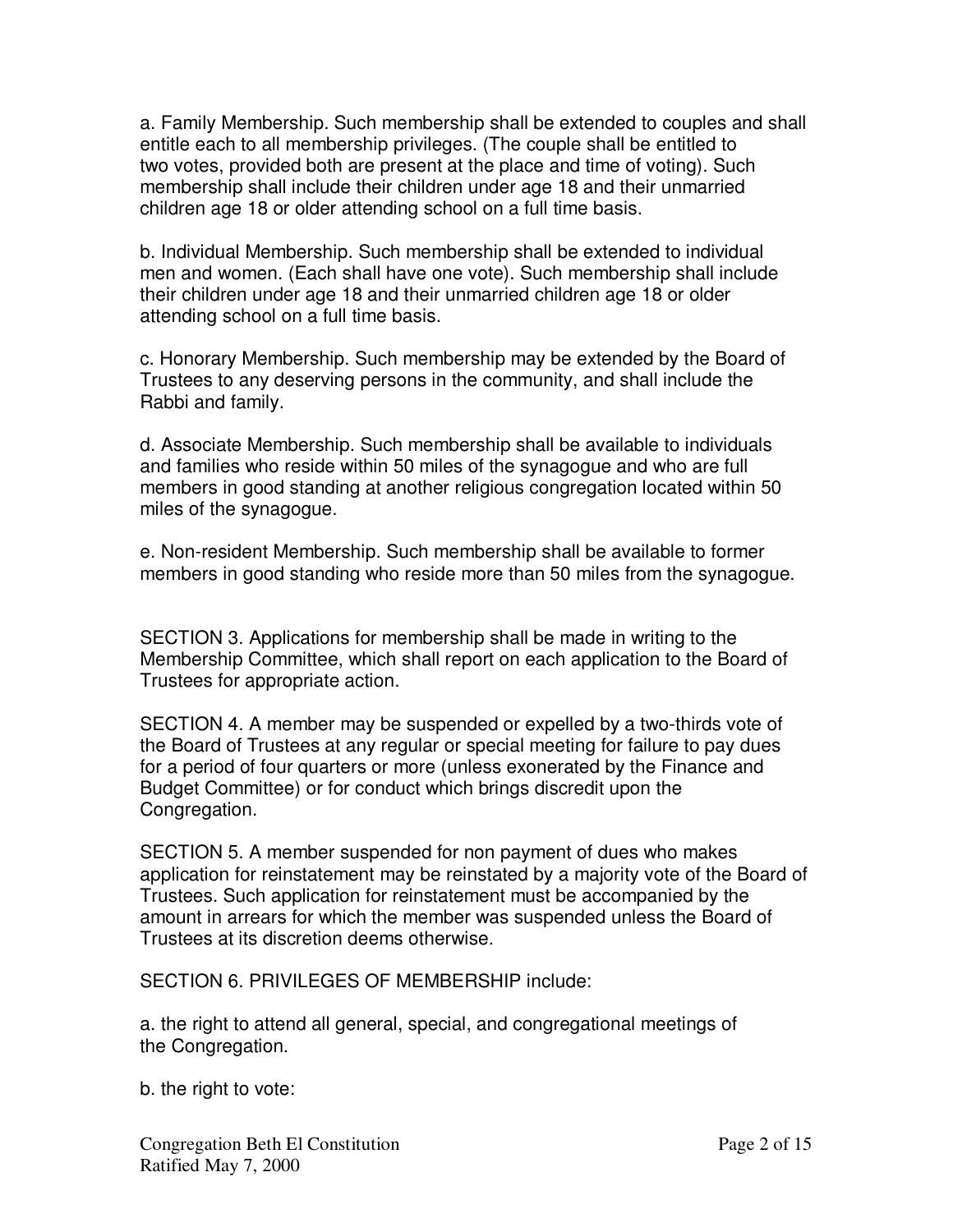(1) is contingent upon the category of membership, at all general, special, and congregational meetings of the Congregation, as follows:

(a) Family Membership: each spouse shall have one vote.

(b) Individual Membership: one vote.

(c) Honorary Membership: no voting rights.

(d) Associate Membership: no voting rights.

(e) Non-resident Membership: no voting rights.

(2) Must be exercised in attendance at the meeting. No proxies or absentee ballot votes are permitted.

c. The right to be nominated, to be elected, and to hold office, except this right is not afforded to non-Jews, Honorary Members, Associate Members, or Non-resident Members.

d. The right to attend and participate in religious services, subject to the rules and regulations established by the Board of Trustees.

e. The right to enroll members of the family in the Religious School of the Congregation.

f. The right to utilize the facilities and professional staff of the Congregation, subject to the rules and regulations established by the Board of Trustees.

#### **ARTICLE III: DUES**

All categories of membership shall pay such dues as shall be determined from time to time by the Board of Trustees.

#### **ARTICLE IV: MEETINGS**

SECTION 1. There shall be two ("Semiannual") Meetings of the Congregation each year, on such days as the Board of Trustees may designate:

a. The Fall/Winter Meeting of the Congregation shall be held no later than January of each year.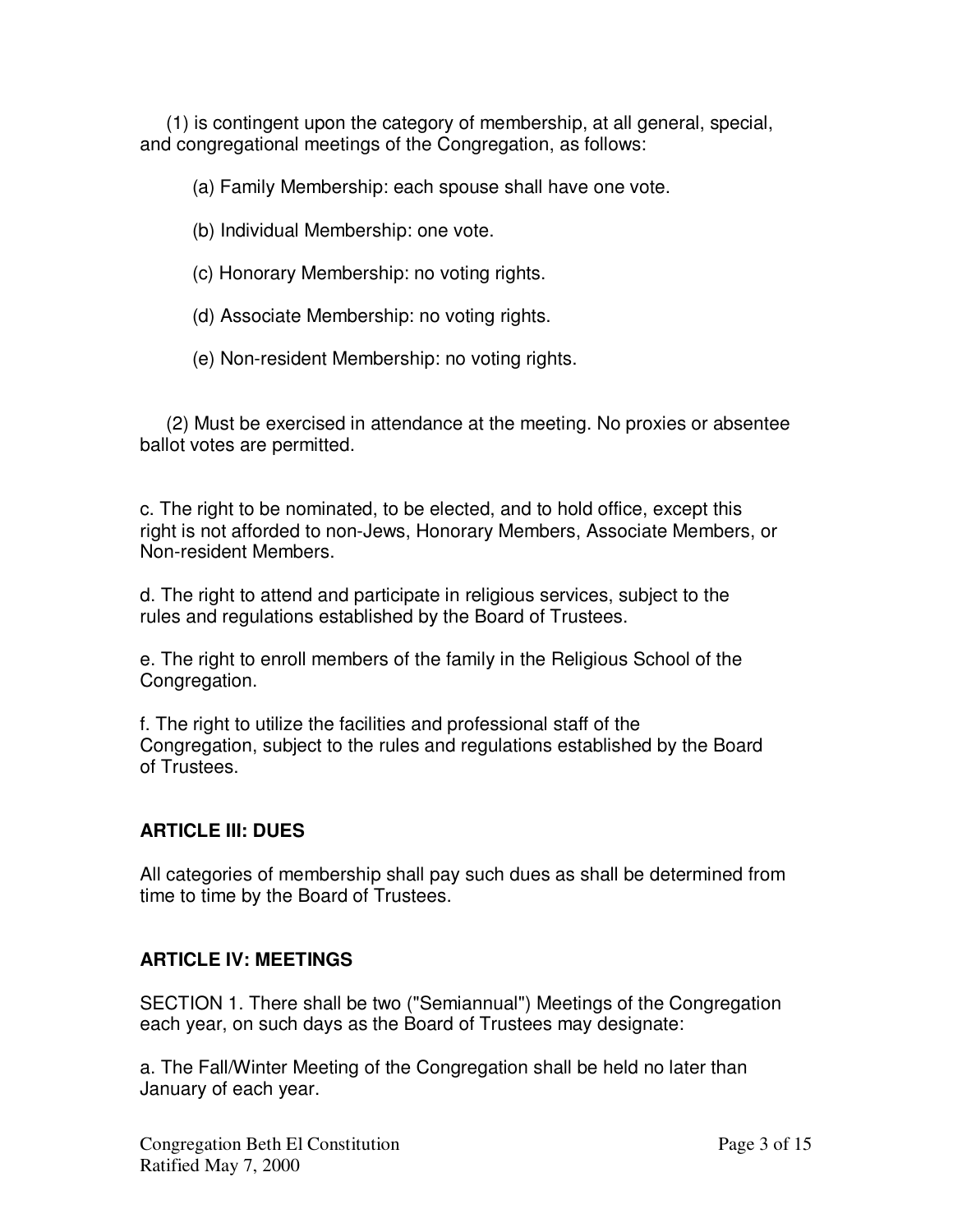b. The Spring/Summer Meeting of the Congregation shall be held no later than June of each year. Elections shall be held for positions of Office (elected to **two** year terms), and for those positions on the Board of Trustees which expire, and/or are otherwise vacant, at the Spring/Summer Meeting of the Congregation.

c. Notice of Meetings shall be given in writing, by mail, to all members of the Congregation, directed to their addresses as it appears on the books of the Congregation, and sent not less than fourteen (14) days prior to such meeting.

SECTION 2. "Special" Meetings of the Congregation:

a. may be called by the President whenever deemed necessary.

b. must be called by the President (except as set forth in Article IX) at the special written request of ten (10) members of the Congregation, in good standing, or at the written request of five (5) members of the Board of Trustees; said request, submitted to and received by the President, shall state the reason for and the purpose of the Special Meeting. In the event that the President fails to issue a call for a Special Meeting within five (5) days after being duly requested to do so, any other Officer or Trustee may issue the call for the Special Meeting in response to the request duly submitted to and received by the President reviously.

c. No business shall be transacted at a Special Meeting, except for the purposes stated in the call. Notice of such a Special Meeting shall be given by the Secretary of the Congregation, by mail, to all members of the Congregation, directed to their addresses as they appear on the books of the Congregation, sent not less than fourteen(14) nor more than forty (40) days prior to such meeting.

SECTION 3. At all Meetings of the Congregation, Semiannual or Special (except as set forth in Article IX), a quorum for the transaction of business shall consist of twenty-five (25) members of the Congregation, including officers present, but in the absence of a quorum, a lesser number may adjourn the meeting to some future time not less than seven (7), nor more than twenty-one (21), days from the date thereof, and the Secretary shall thereupon give at least three (3) days notice by mail of such adjourned meeting to all members of the Congregation.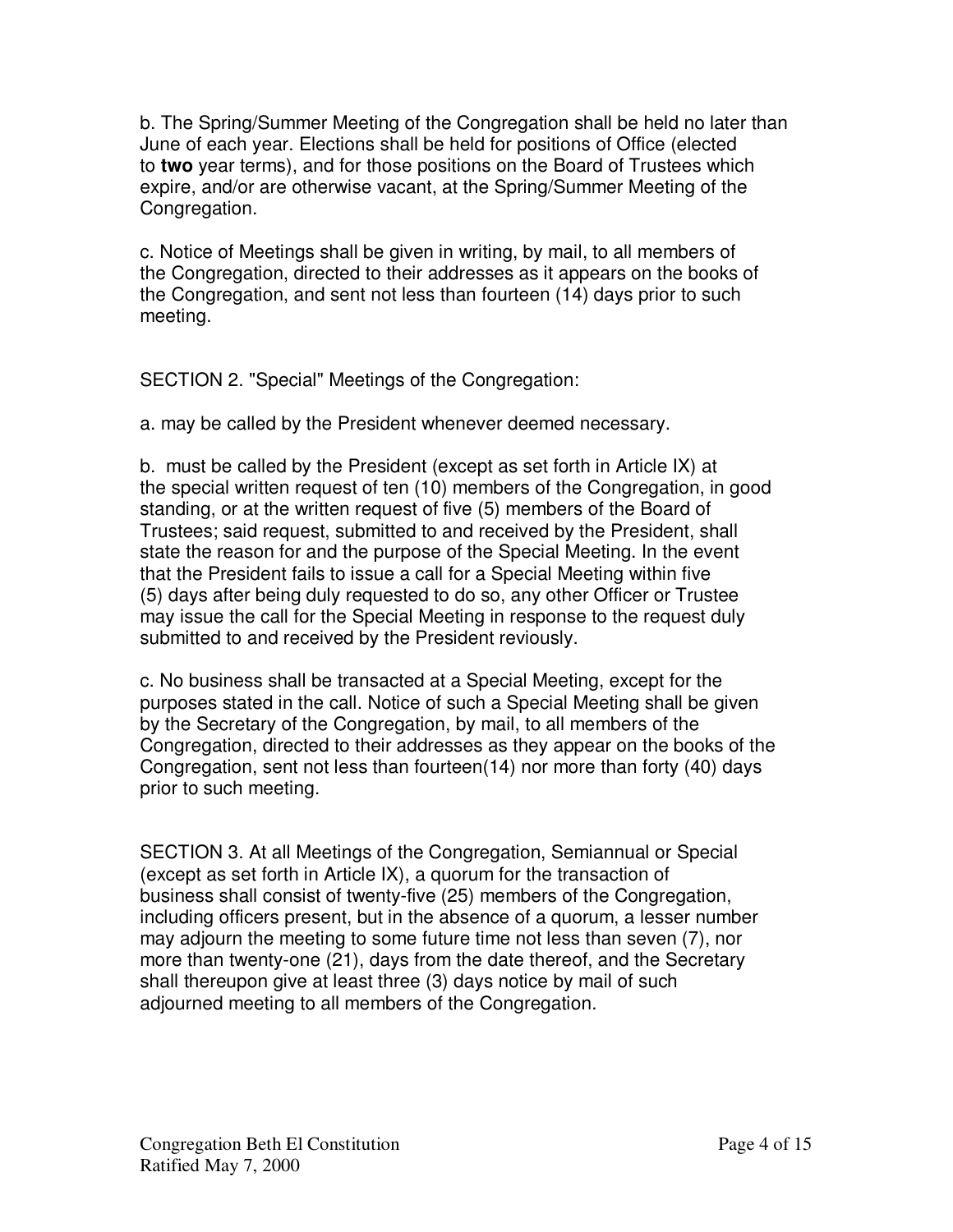### **ARTICLE V: BOARD OF TRUSTEES**

SECTION 1. The management and administration of the affairs of the Congregation shall be vested in a Board of Trustees. Matters of religious significance shall be considered by the Board of Trustees in consultation with the Rabbi.

SECTION 2: The Board of Trustees shall have full charge of the business of the Congregation.

a. It shall have the power to handle all matters requiring immediate action and shall prepare for proper submission to the membership of the Congregation any suggestions, motions, or resolutions as it may deem necessary to further the work of the Congregation.

b. It shall have jurisdiction over admissions, resignations and suspensions of members as limited by Article V Section 4 herein, and shall have jurisdiction over removal charges against Officers as provided for in Article V Section 4 herein.

c. It shall have control over the Religious School conducted by the Congregation and shall have the power to engage Religious School teachers.

d. It shall have the power to engage a temporary Rabbi, a temporary Cantor, and all other employees of the Congregation.

SECTION 3. The Board of Trustees shall consist of:

a. Twelve (12) "at-large" members elected by the Congregation at a Spring/Summer Meeting of the Congregation, for a term of three (3) years to commence July 1st, overlapping in such a manner that the terms of office of each year's set of four (4) elected Trustees shall expire every three (3) years.

b. One(1) member elected by Sisterhood annually.

c. One(1) member elected by Men's Club annually.

d. The Officers of the Congregation (that is, the President, Vice-President, Secretary, and Treasurer, each elected at the biennial Spring/Summer Meeting of the Congregation to a two (2) year term of office commencing July 1st) are ex-officio members of the Board, with voting rights

e. The Past Presidents of the Congregation.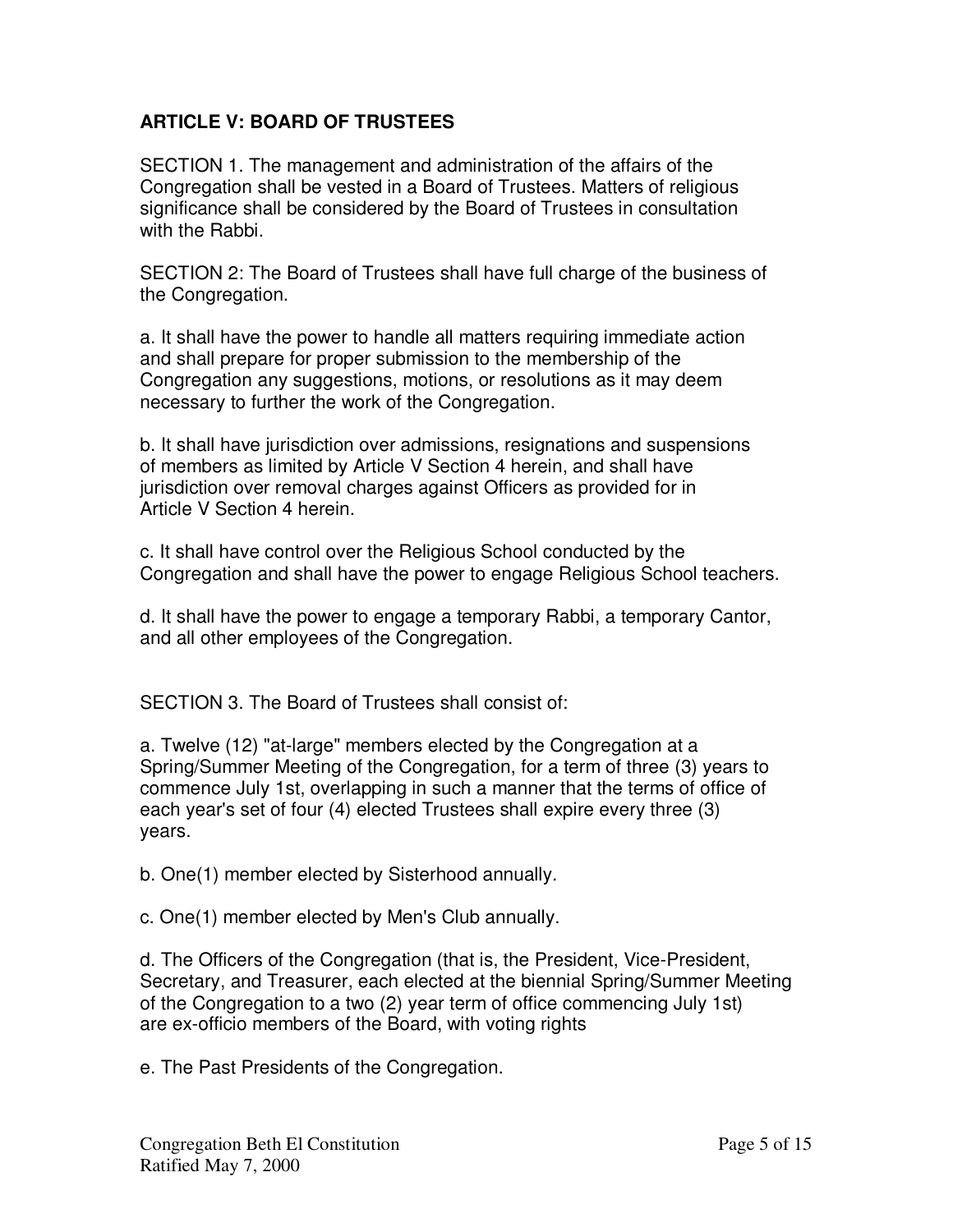f. Honorary Board members (with voting rights), named annually at the discretion of the Board, the number of which shall not be more than four (4) at any given time.

#### SECTION 4: Vacancy, Resignation and Removal

a. Any Officer or Trustee absent from three (3) consecutive meetings of the Board, without sufficient cause, shall be deemed to have relinquished their office, subject to the final decision of the Board of Trustees. Should the Board find that such absences were willfull and without sufficient cause, it shall declare the office vacant.

b. Removal from Office: charges against any Officer or Trustee of neglect of duty or conduct detrimental to the welfare of the Congregation or its reputation must be made in writing to the Board of Trustees by the the President or by any five (5) members of the Congregation in good standing. A copy of the charges shall be served upon the person so charged by Certified Mail, who shall be invited to a Special Meeting of the Board of Trustees at which time the charges shall be heard. Service of the charges upon the person so charged shall be made not less than seven (7) days prior to the date of said Meeting, for hearing. The person(s) bringing the charge(s) shall be required to appear and submit proper evidence sustaining the charge(s) in the presence of the person so charged, who shall then be given full opportunity to defend themself. They may be represented by a member of the Congregation in the presentation of their defense. The President shall preside at all such hearings, except in cases where he is personally involved. A decision of the Board of Trustees shall be arrivedat by secret ballot and a majority vote of the Trustees present and voting shall be necessary for a decision. The may provide for censure or removal.

SECTION 5: The Board of Trustees shall be charged with and assume control of all of the property of the Congregation; shall designate the bank or banks wherein the funds of the Congregation shall be deposited; shall be responsible for all expenditures and disposal of Congregational funds and property, but shall not invest any of the funds of the Congregation in any investments which are not authorized for investment by fiduciaries in the Commonwealth of Pennsylvania.

SECTION 6: The Board of Trustees shall make such rules and regulations, consistent with this Constitution, as they may deem advisable, for the proper conduct of their meetings and for the furtherance of the general purposes of the Congregation.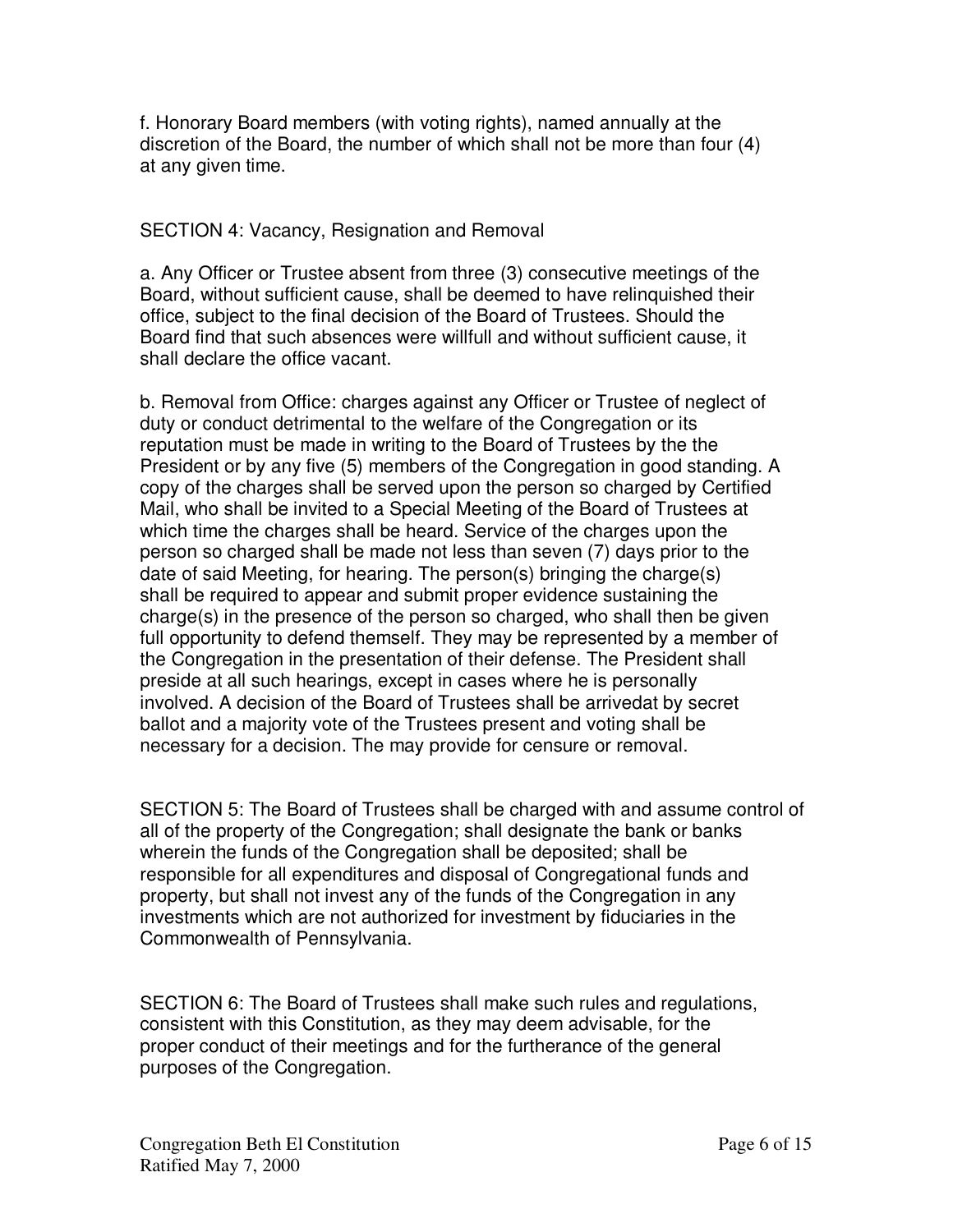SECTION 7: The Board of Trustees shall meet monthly (except during the month of July), and by resolution at other times as the Board may designate. A quorum of the Board of Trustees shall be nine (9). No matter may be decided upon by the Board except by a majoriy vote of Board members present.

SECTION 8: Special Meetings of the Board of Trustees may be called by the President at his or her discretion, and must be called by them at the written request of three (3) Board members. Said request shall state the reason for and the purpose of the meeting. In the event that the President fails to issue a call for a Special Meeting within five (5) days after being requested to do so, any other Officer or Board Member may issue such a call.

SECTION 9: In the event of the death, resignation or removal of an Officer or of a Trustee of the Board, a successor shall be elected by the remaining Board to fill the Office or Trustee's position for the unexpired term.

SECTION 10: No consolidation with any other congregation, and no sale, purchase, or mortgage of real estate or lease in excess of two (2) years shall be effected by the Board of Trustees without a majority vote of the membership of the Congregation.

SECTION 11: The Board of Trustees shall hire or contract with all personnel and shall have the authority to renew or to discharge personnel, EXCEPT the Rabbi as set forth in Article IX.

# **ARTICLE VI OFFICERS**

SECTION 1: The elected Officers of the Congregation shall be the President, Vice-President, Secretary, and Treasurer. Each Officer is elected to a two year term to commence July 1st following the biennial Spring/Summer Meeting of the Congregation when all Officers are elected.

SECTION 2: The PRESIDENT

a. shall preside over all meetings of the Congregation (as President) and Board of Trustees (as Chairperson); shall call all Meetings of the Congregation and of the Board of Trustees, except a set forth in Article IV, Section 3; sign all agreements, contracts, deeds and other documents for the Congregation, pursuant to appropriate resolutions by the Congregation or the Board of Trustees; countersign all checks, vouchers and notes, together with the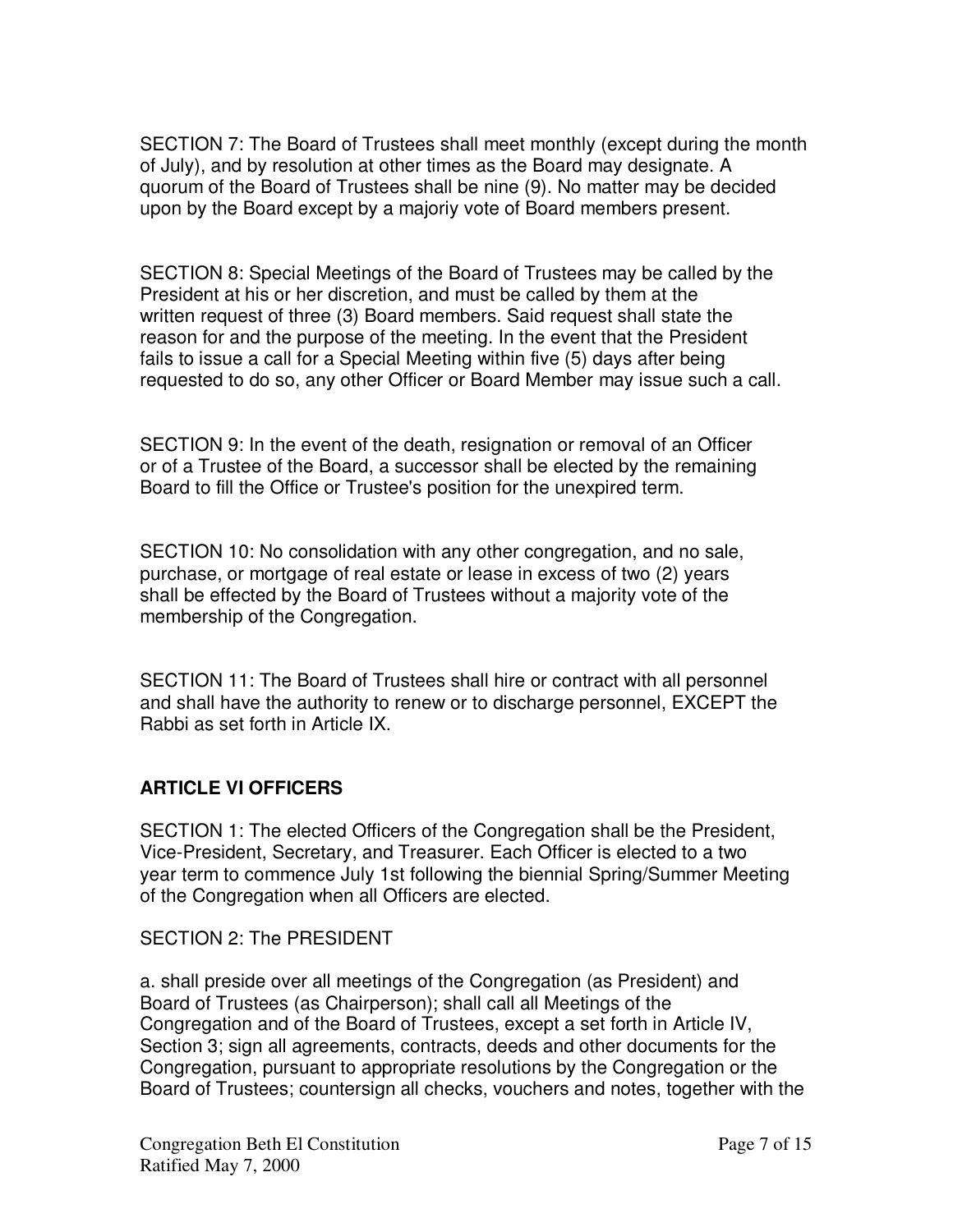Treasurer, as may be directed by the Congregation or the Board of Trustees; and appoint all committees.

b. shall be an ex-officio member of all committees without the right to vote.

SECTION 3: The VICE-PRESIDENT shall assist the President in the discharge of their duties; and, in the case of the President's absence, resignation, death or disability, shall discharge all of the duties of the President.

SECTION 4: The SECRETARY shall keep a record of the members of the Congregation as well as of the Officers and Board members; the Secretary shall furnish the Treasurer with the names of all persons who have become members of the Congregation. The Secretary shall keep accurate Minutes of the proceedings of Meetings of the Congregation and the Board of Trustees and shall issue all notices for such meetings; formally correspond on behalf of the Congregation and the Board of Trustees; sign such instruments or documents as may be necessary to effectuate the proper directions and instructions of the Congregation, the President, and the Board of Trustees. .

SECTION 5: The TREASURER shall keep an accurate and correct record of the receipts and expenditures of the Congregation and of the accounts between the Congregation and its members and others, the record of which shall be open for inspection by the Board of Trustees and the Finance Committee at all times; notify all members of the Congregation of their indebtedness to it; receive all monies which shall, from time to time, be payable to the Congregation, giving receipt thereof, and cause the same to be deposited or invested in the Congregation's name, as directed by the Board of Trustees. The Treasurer shall make withdrawals upon order from the President, attested to by the Secretary, and then only by check or voucher, signed by himself and countersigned by the President. The Treasurer is responsible for reporting any member to the Finance and Budget Committee who fails to pay dues any two consecutive quarters. The Treasurer shall render a written report of the finances of the Congregation at all meetings of the Board of Trustees, at the Spring/Summer and the Fall/Winter Meetings of the Congregation, and at such other meetings or occasions as directed by the President and/ or the Board of Trustees, and such report shall be affixed to the minutes of the meeting at which such is presented. And, at the Treasurer's discretion, compensation may be requested, in the form of free Congregation membership, for efforts on behalf of the Congregation, subject to Board approval.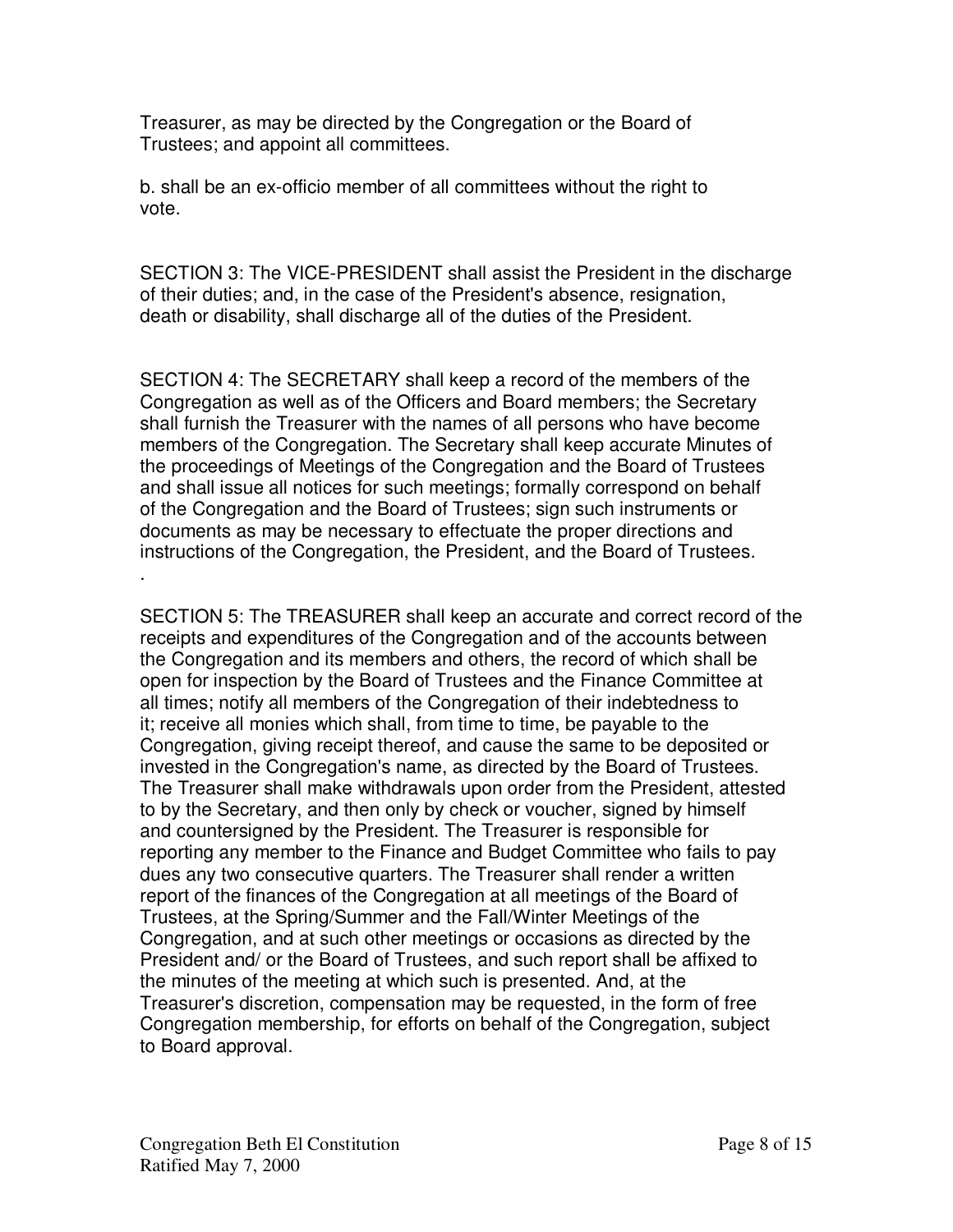### **ARTICLE VII NOMINATIONS AND ELECTIONS**

SECTION 1: Nominations for officers and trustees shall be made by a Nominating Committee appointed by the President at least sixty (60) days prior to the Spring/Summer Meeting of the Congregation for the election of Officers and Trustees.

SECTION 2: The Nominating Committee shall consist of at least five (5) members of the Congregation, one of whom shall be designated as Chairperson.

SECTION 3: The Nominating Committee shall nominate one candidate for each office identified in "Article VI: OFFICERS" and for each of the "at large" members of the Board of Trustees identified in "Article V: BOARD OF TRUSTEES. SECTION 3a" up for election in that year.

SECTION 4: Thirty (30) days prior to the election, the Nominating Committee shall post in a conspicuous place in the synogogue, and shall mail to all members of the Congregation in good standing, a list of the nominees for Officers and Trustees to be voted upon.

SECTION 5: Members of the Congregation in good standing shall have the right to make additional nominations for Officers and for Trustees by petitioning the Board of Trustees in writing thirty (30) days prior to the election so that such nominees can be posted by the Board. In addition, nominations from the floor, appropriately moved and seconded, may be made from the floor prior to a vote.

SECTION 6: Each nominee must be present at the time of the election or have signified their intention to hold office or to sit on the Board if elected.

SECTION 7: No one shall be eligible for nomination, to hold office or be a trustee or vote in any election unless they are a member in good standing of the Congregation.

SECTION 8: Elections for each Office and for each Trustee position shall be by secret ballot or open vote, depending on the desires of a majority of those present at the Meeting of the Congregation. The President shall appoint not less than two (2) supervisors for the election, none of whom shall be nominees or members of the Nominating Committee. The candidates receiving a plurality of valid votes cast for each Office and for each Trustee position shall be declared elected to that position.

SECTION 9: Newly elected Officers and Trustees shall assume their duties and be installed on or before July 1st of each year as determined by the Board.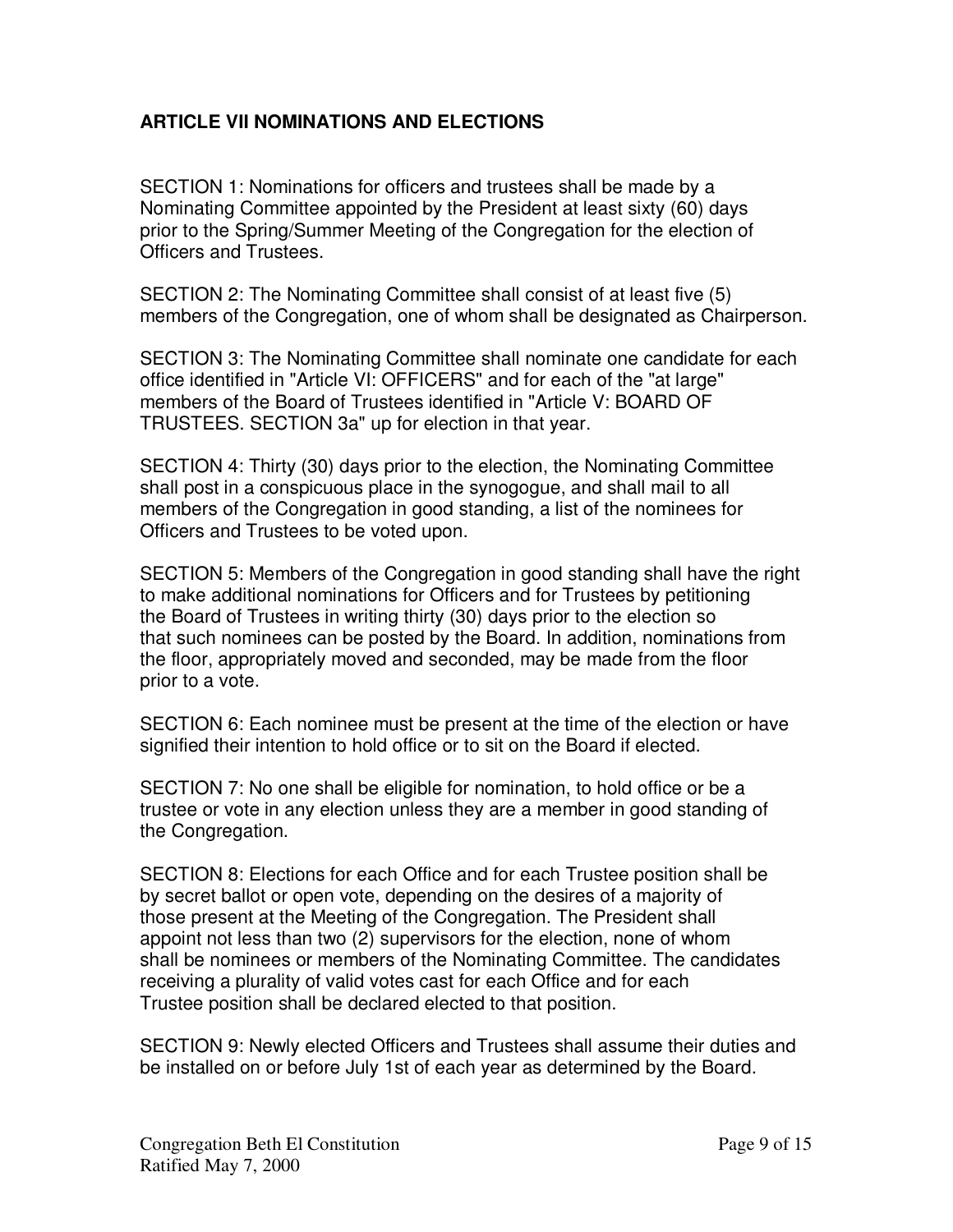### **ARTICLE VIII COMMITTEES**

SECTION 1: The EXECUTIVE COMMITTEE shall consist of the President as Chairperson and each of the other Officers of the Congregation identified in "ARTICLE VI: OFFICERS."

SECTION 2: The President shall appoint all Chairpersons and Members of each of the STANDING COMMITTEES of the Congregation; the Chairperson must be a member of the Board of Trustees. Members of the STANDING COMMITTEES shall be appointed to a three year term.

SECTION 3: The STANDING COMMITTEES of Congregation Beth-El shall be:

a. The MEMBERSHIP COMMITTEE shall have the responsibility of obtaining, integrating and retaining members, and shall make available appropriate relevant information about such members to the Officers and Trustees.

b. The FUNDRAISING COMMITTEE shall seek to develop suitable means for raising money for the welfare of the Congregation, subject to approval of the Board of Trustees.

c. THE EDUCATION COMMITTEES shall include:

(1). The ADULT EDUCATION COMMITTEE which shall develop educational programs for the members of the Congregation.

(2). The RELIGIOUS SCHOOL COMMITTEE which shall, under the guidance of the Rabbi, supervise curriculum and develop and determine policy and formulate rules and regulations necessary for the operation of the Religious School, develop a yearly budget, and recruit personnel, subject to the approval of the Board of Trustees.

d. The FINANCE AND BUDGET COMMITTEE shall:

(1) consist of the Executive Committee plus other members appointed, if so desired, by the President;

(2) make periodic reviews of the financial operations of the Congregation and shall report its findings to the Meetings of the Congregation and to the meetings of the Board of Trustees; and, in the event that any expenditure over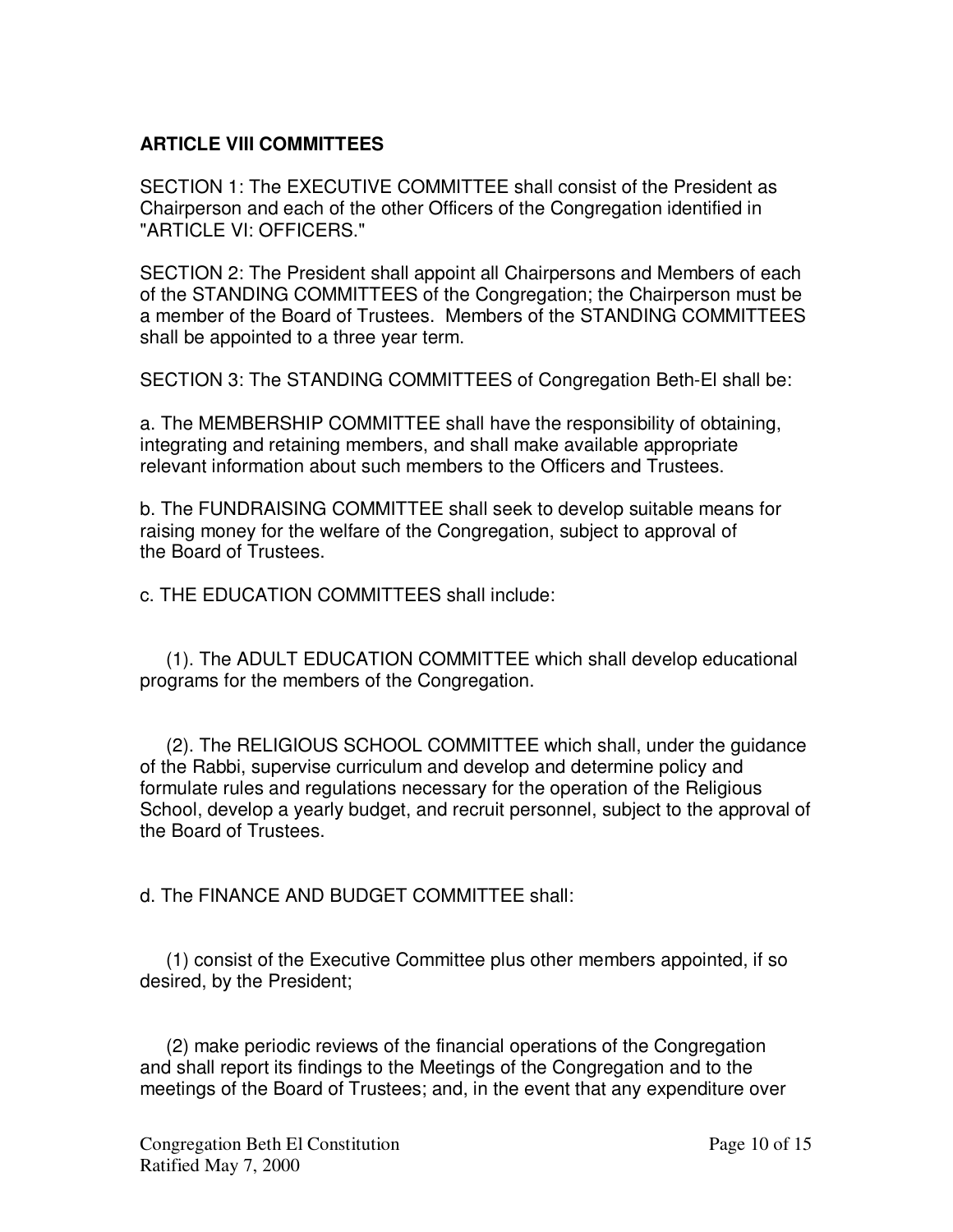fifty (\$50) dollars not covered by the budget become necessary, the Finance and Budget Committee shall prepare an amendment to the Budget to be submitted to the Board of Trustees for approval.

(3) present to the Board of Trustees an annual budget for the fiscal year, subject to the approval of the Board of Trustees;

(4) recommend to the Board of Trustees revisions of the dues structure, subject to the approval of the Board of Trustees;

(5) shall be responsible for contacting any member(s) who fails to pay dues for any two (2) consecutive quarters; and further, shall be responsible to report to the Board of Trustees, and recommend action, on any member(s) in arrears for four (4) or more consecutive quarters.

(6) propose fees for the use of the Congregation's facilities, professionals, schools, or other services, subject to the approval of the Board of Trustees;

(7) shall exercise jurisdiction, and set policy and procedure for collection,deposit, and investment and expenditures of all funds, subject to approval of the Board of Trustees;

(8) shall report on the nature and status of all restricted and unrestricted funds, assets, holdings, trusts and endowments established by or for the Congregation;

(9) shall be responsible to evaluate written requests from members for assistance and relief from financial obligations to the Congregation; and shall have full and sole discretion to grant, to negotiate, or to refuse such written requests for relief in whole or in part; and to deliberate confidentially in such matters; and report its recommedations to the Executive Committee.

e. The RITUAL COMMITTEE, shall act as a liason between the Congregation and the Rabbi, and shall be responsible to educate the Board of Directors and the general membership, and to learn Jewish ritual, worship, and synogogue decorum; and shall present to the Board of Trustees for approval any proposals for significant changes in Congregation Beth-El practices.

f. The BULLETIN/PUBLIC RELATIONS COMMITTEE shall be responsible for the publication and editorial policy of the Beth-El Bulletin and for Congregation Beth-El public relations with the community. g. The BUILDING/HOUSE COMMITTEE shall have general charge of maintenence and repair of buildings and grounds owned by the Congregation; and shall have the authority to expend sums up to fifty (\$50.00) dollars in any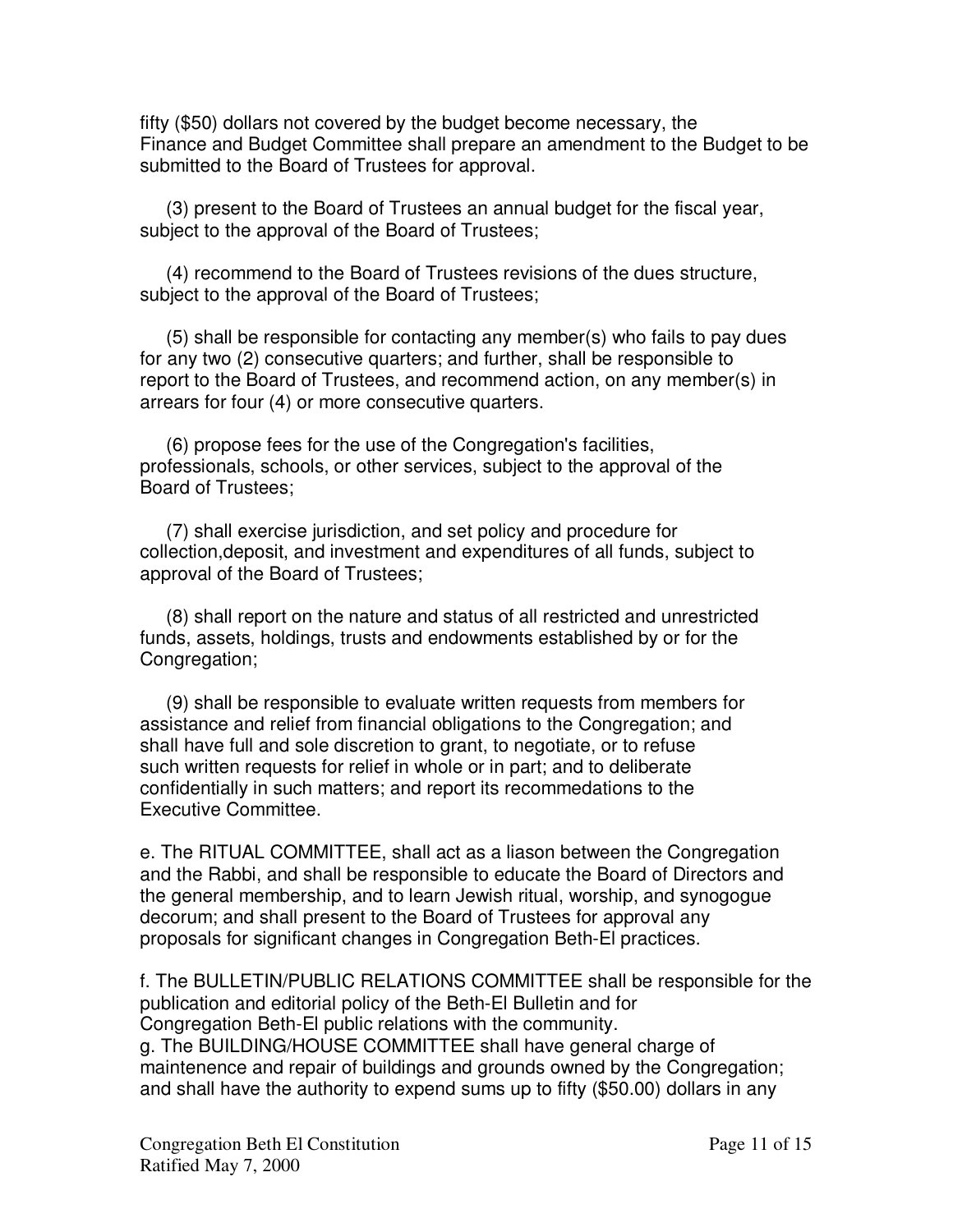month without prior approval of the Treasurer or other Executive Committee member.

h. The SOCIAL/ENTERTAINMENT COMMITTEE shall be in charge of those social

events sanctioned by the Board of Trustees.

i. The CEMETERY/MEMORIAL COMMITTEE shall be charged with the responsibility to supervise, maintain, and sell plots for burial purposes; and with the responsibility to determine the features of all plaques and memorials in, on, or around other Congregation property.

SECTION 4: SPECIAL COMMITTEES may be appointed by the President , by the Executive Committee, and/or the Board of Trustees from time to time, as the need may arise for special purposes.

SECTION 5: All acts of all committees, whether Standing or Special, are at all times subject to the approval of the Board of Trustees.

# **ARTICLE IX: RABBI** SELECTION, REAPPOINTMENT OR DISCHARGE

# SECTION 1: SELECTION OF A NEW RABBL

a. The Board of Trustees shall have the responsibility of interviewing prospective new candidates for the position of Rabbi, and to make its recommendations to the Congregation.

b. The Congregation has the responsibility and authority to vote at a Special Meeting of the Congregation duly called in accordance with this Constitution and for such purpose, by secret ballot, on the selection of a new Rabbi. The Rabbi will be selected by a majority vote of those members in good standing present.

# SECTION 2: REAPPOINTMENT

a. A vote on the reappointment of the Rabbi shall take place periodically at the Spring/Summer Meeting of the Congregation at the discretion of the Board of Trustees. The Rabbi will be reappointed by a majority vote of those members in good standing present, by secret ballot. Should no vote be taken, the Rabbi will be reappointed until the next Spring/Summer Meeting of the Congregation.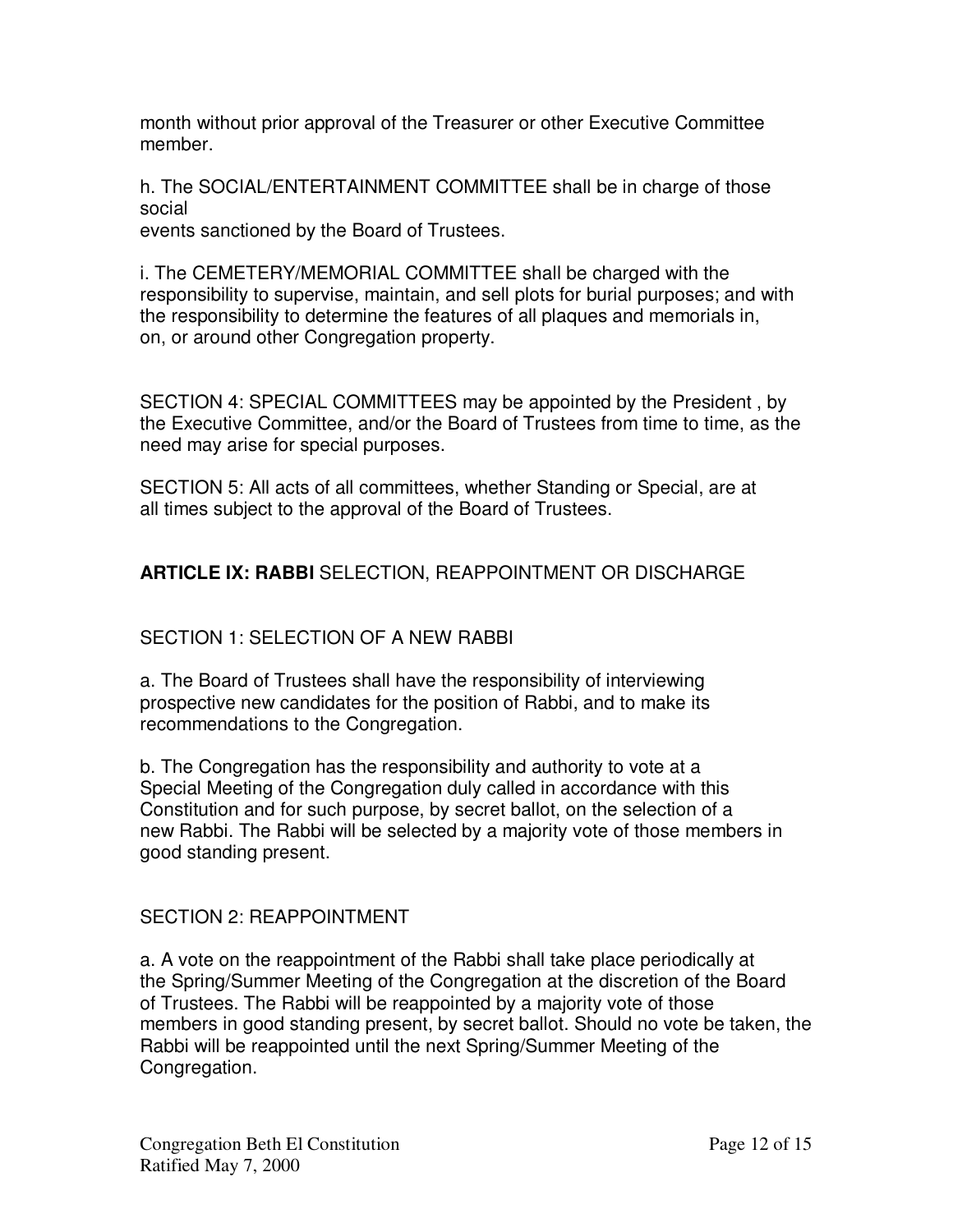b. Should the Rabbi not receive reappointment as specified in Article IX Section 2.a., the President must call a Special Meeting of the Congregation within five (5) days of the Spring/Summer Meeting of the Congregation; said Special Meeting on the discharge of the Rabbi must be held no sooner than thirty (30) days, nor later than sixty (60) days, after the Spring/Summer Meeting of the Congregation. Notice of said Special Meeting shall be sent by the Secretary, not less than thirty (30) days prior to the Special Meeting, by special mailing, to all members of the Congregation, at their address as it appears on the books of the Congregation. In the event the President fails to call for said Special Meeting within the five (5) days, any Officer or Trustee may issue such call.

(1). A quorum for the Special Meeting on the discharge of the Rabbi shall be fifty-one (51%) per cent of the members of the Congregation in good standing at the time of the Spring/Summer Meeting of the Congregation. Said vote shall be by secret ballot. The Rabbi will be discharged by a majority vote of those members in good standing of the Congregation as of the Spring/Summer Meeting of the Congregation present at the time of the Special Meeting.

(2) If the vote is not sufficient to discharge the Rabbi, the Rabbi shall be reappointed until the next Spring/Summer Meeting of the Congregation, except as provided in ArticleIX Section 3.

#### SECTION 3: TERMINATION

a. A Special Meeting for a vote on termination of the Rabbi shall require a petition signed by forty (40%) per cent of the members in good standing submitted to the President to issue a call for such a meeting; said call shall state the reason for and the purpose of the meeting. In the event that the President fails to issue a call for such a meeting within fourteen (14) days after being duly petitioned to do so, any other Officer may issue such call.

b. A vote for termination of the Rabbi shall require at least a fifty-one (51%) per cent majority of votes cast by members in good standing present at such a Special Meeting to terminate the Rabbi.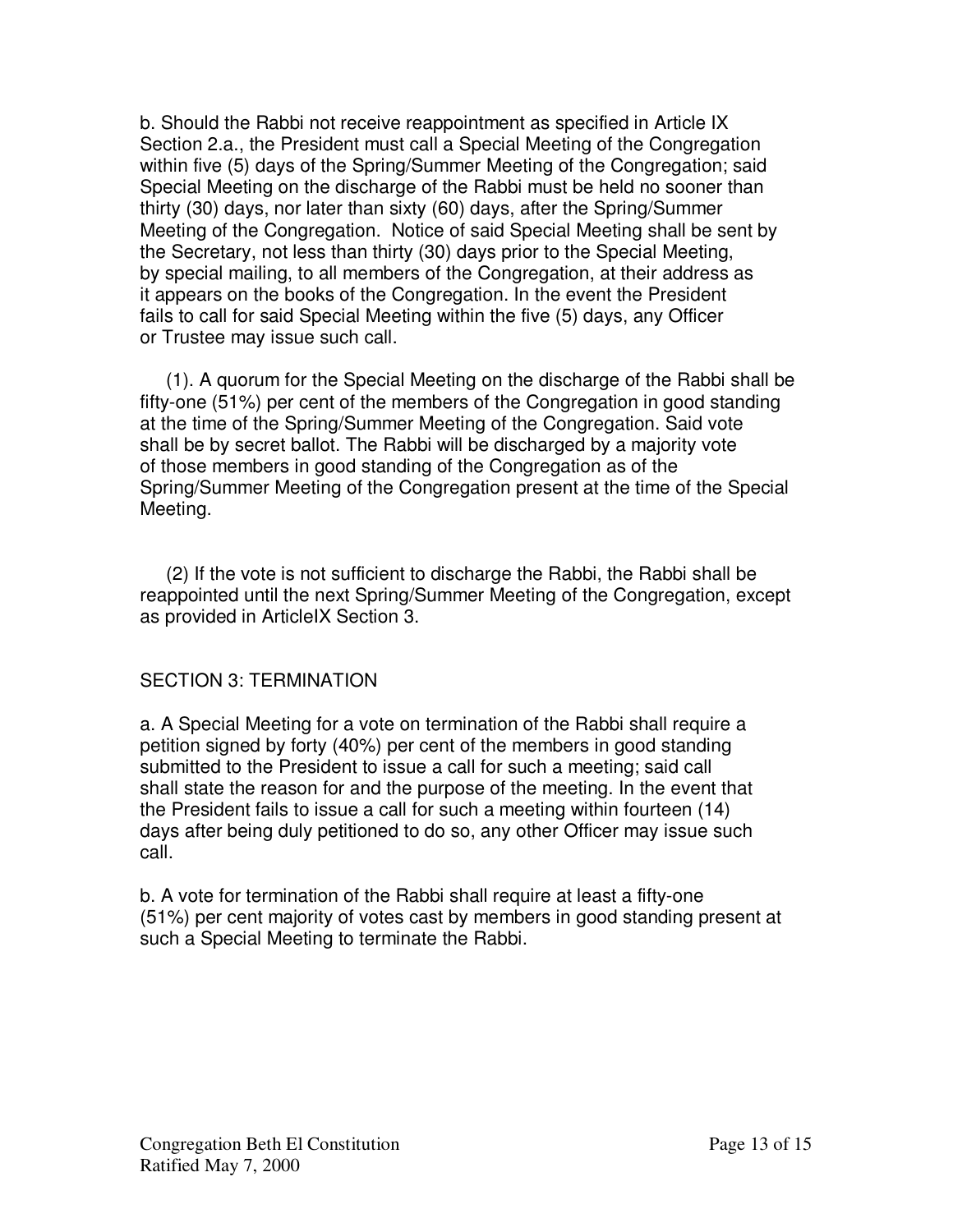# **ARTICLE X: PARLIAMENTARY PRACTICE**

Meetings of the Board of Trustees, Committees, and those official meetings of the Congregation shall be governed by Robert's Rules of Order, Revised.

### **ARTICLE XI AUXILIARY ORGANIZATIONS**

SECTION 1: All auxiliary organizations shall be authorized by the Board of Trustees, and shall conduct their business and affairs in such manner as will advance the best interests of Congregation Beth-El as a whole.

SECTION 2: The by-laws and other regulations of all sanctioned auxiliary organizations shall be consistent with the Constitution of Congregation Beth-El as a whole.

SECTION 3: Standing auxiliary organizations of Congregation Beth-El shall include the Sisterhood and Men's Club, each of which shall have representation on the Board of Trustees, as set forth in Article V Sections 3 b. and c.

## **ARTICLE XII AMENDMENTS TO THE CONSTITUTION**

SECTION1: This Constitution in whole or in part may be amended as follows:

a. A proposal to amend or suspend, rewrite or create one or more Articles or Sections of this Constitution may be initiated by:

(1) not less than ten(10) members in good standing of the Congregation.and submitted in writing to the Board of Trustees for their approval; or

(2) the Board of Trustees at any regular or special meeting.

b. All such initiated proposals shall be read at two consecutive meetings of the Congregation; the proposal and the notification of the Congregation meetings shall appear in two consecutive Congregation Beth-El Bulletins.

c. A vote on the proposal shall be by open ballot and shall take place at the Congregation meeting at which the second reading is held. Such proposals, if approved by three-quarters of the members in good standing present at such Congregation meeting, shall be deemed accepted and become a part of this Constitution.